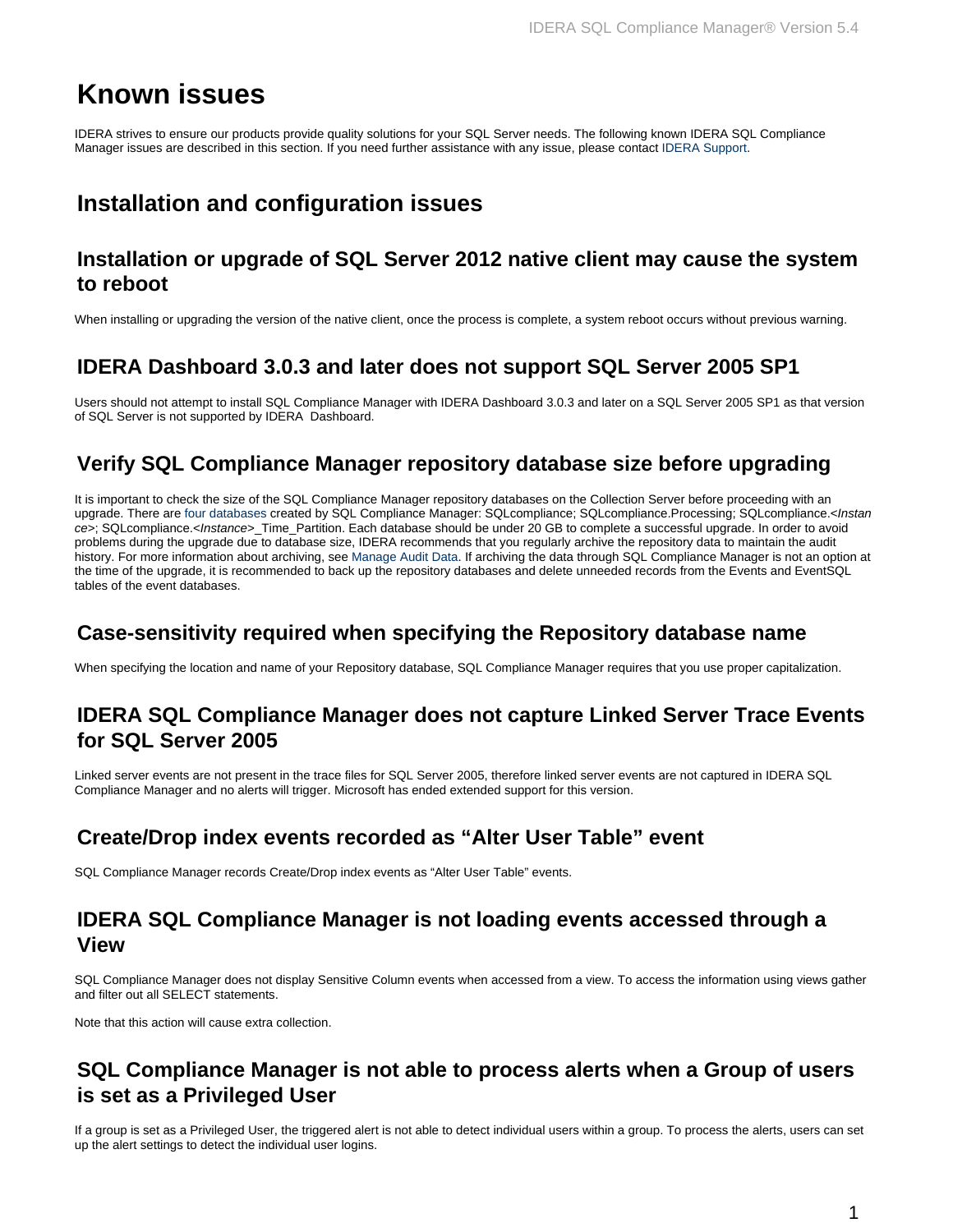#### **SQL Compliance Manager displays incorrect Database name for event type "Create Database"**

When users capture a "Create Database" event, SQL Compliance Manager changes the Database name to "Dynamic SQL".

#### **Issues loading BAD auditing information**

IDERA SQL Compliance Manager is not able to capture BAD auditing information when two objects with the same name exist in the same schema.

#### **SQL Text is not captured for DDL Statements**

When monitoring an instance for DDL event, SQL Compliance Manager is not able to capture SQL Statements for DDL activities unless a user is added to the Privileged User Group. Users can also capture SQL Text by selecting **Capture SQL statements for DDL and Security changes** at Database Level.

## **Known issues in version 5.5**

#### **General issues**

- (**Fixed in version 5.5.1**) When users try to upgrade from SQL Compliance Manager 4.5 to 5.5, trace files are not processed. If you currently work with SQL Compliance Manager 4.5, before upgrading stop the Collection Service, Agent Service, and disable auditing to stop trace file processing, then proceed to upgrade to SQL Compliance Manager 5.5, and configure and enable auditing. Upon upgrading to SQL Compliance 5.5, users must upgrade all agents to a 5.x version first. For more information, see [Upgrade to this build.](https://wiki.idera.com/pages/viewpage.action?pageId=11649024067)
- (**Fixed in version 5.5.1**) The SQL Compliance Manager Collection Server is not processing trace files, or processing them slowly, causing backlog files to get accumulated in the Collection Trace Directory in large transactional databases.

The workaround for this issue is to increase the tamper detection interval and the Collection interval.

(**Fixed in version 5.5.1**) IDERA SQL Compliance Manager installation fails if TLS 1.0 is disabled and if SQL Server 2012 Native Client is not available. IDERA SQL Compliance Manager 5.5 installs SQL Server 2012 native client (version 11.0.2100.60) which does not support TLS 1.2 enabled as per Microsoft.

https://support.microsoft.com/en-us/help/3135244/tls-1-2-support-for-microsoft-sql-server

Users with SQL Server versions prior to SQL Server 2012 R2 SP3 need to enable TLS 1.0 or update the native client to the supported version (11.4.7001.0) following the link below:

https://www.microsoft.com/en-us/download/details.aspx?id=50402

(**Fixed in version 5.5.1**) SQL Compliance Manager does not process trace files generated by an older Agent after upgrading versions of the Collection Server and the Agent.

#### **Auditing issues**

(**Fixed in version 5.5.1**) When performing an archive of a highly transactional database with SQL Compliance Manager, the application shows a "violation of PRIMARY KEY constraint" error and terminates the statement. The workaround for this issue is to rename the current archive database, along with the database files associated to it and perform a new archive operation. The operation should create a new archive database and database files.

## **Known issues in version 5.4.x**

#### **General issues**

- (**Fixed in version 5.5.1**) SQL Compliance Manager does not accept user names longer than 20 characters and does not support some special characters for the user password, such as £.
- Removing databases using the Administration pane in the Management Console does not work. You can remove databases using the Explorer Activity panel.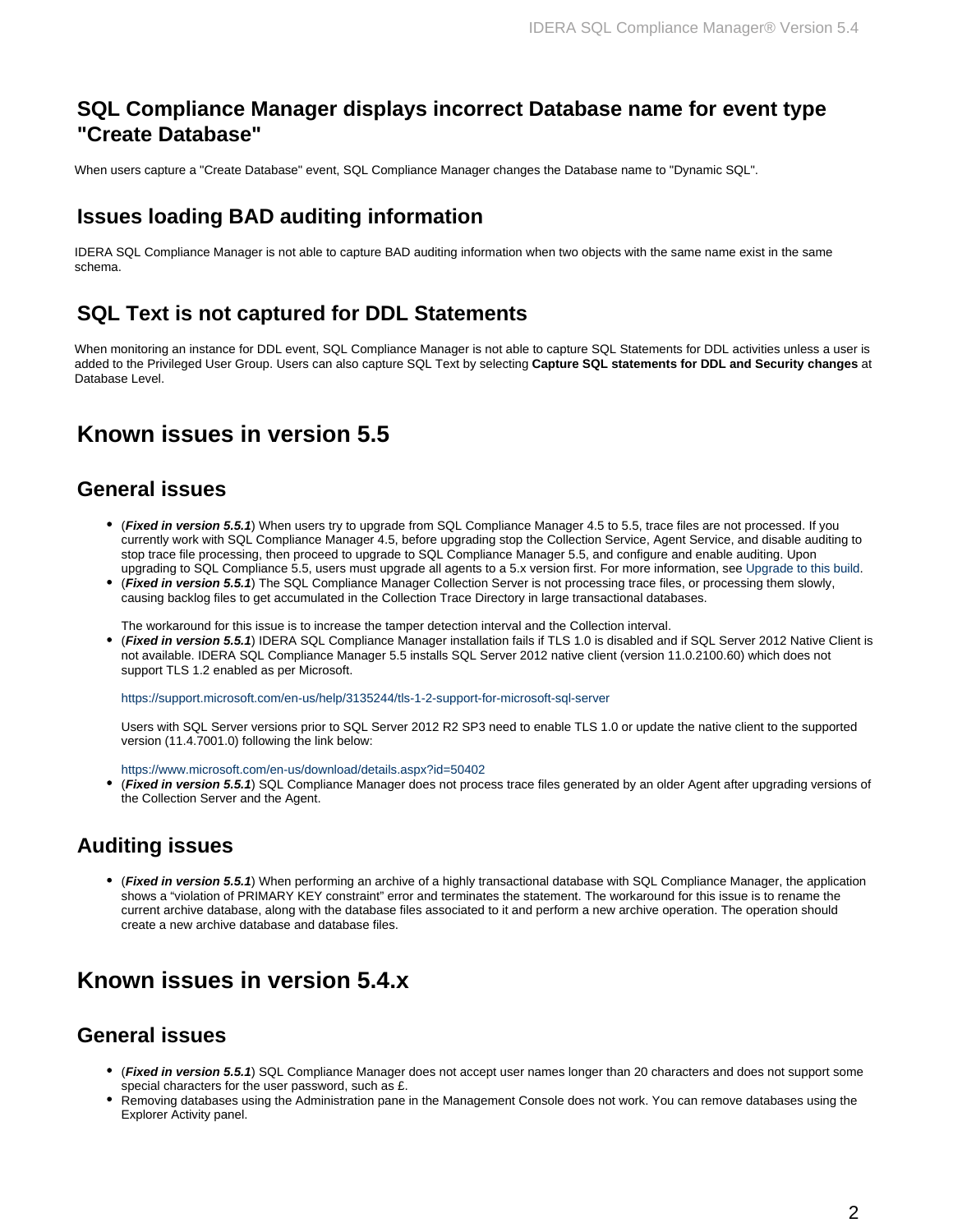(**Fixed in version 5.5**) During an Agent-only installation, if you accept the default destination path for SQL Compliance Manager, and then select a different destination drive and use a sub-folder in the Agent Trace Directory dialog box, the installer does not create the Agent Trace Directory during installation. If this issue occurs, reinstall the Agent specifying a folder instead of a sub-folder as the destination path or use the default path specified in the installer.

### **Auditing issues**

- If the audit settings are configured to audit DML events for a selected table, and extended events is enabled for DML and Select on the Instance, SQL Compliance Manager collects audit data for all tables and not only the selected table. If you turn off extended events, auditing correctly collects data for the selected table only.
- (**Fixed in version 5.5**) Execute events are captured when extended events is enabled. There may be some extra events captured and shown through the Extended Events auditing than the events shown through the Trace method.
- (**Fixed in version 5.4.2**) Cannot insert duplicate key row in object 'dbo.Events' with unique index 'IX\_Events\_eventId'.
- (**Fixed in version 5.4.2**) DatabaseName appears as empty for Login Events. SQL Compliance Manager 5.4 traces do capture the DatabaseID, but do not include the database name.
- (**Fixed in version 5.5**) Applying a regulation guideline does not work when there is a Privileged User defined.
- (**Fixed in version 5.4.2**) Case-sensitive collation may prevent some trusted and privileged users from being captured.
- (**Fixed in version 5.4.2**) Auditing an AlwaysOn database using the Node method causes the Registered SQL Servers list to display both nodes as Secondary.
- Audit Snapshot does not include setting to capture DDL SQL statements.
- Before-After data does not appear for Binary Collation SQL Server instances when extended events is enabled.
- (**Fixed in version 5.4.2**) Audit settings at an instance level take precedence over database-level settings for a Privileged User.
- (**Fixed in version 5.5**) Agent trace folder permissions are overwritten when the Agent is deployed.
- (**Fixed in version 5.4**) SQL Compliance Manager attempts to contact the Agent (heartbeat check) on attached archive databases.
- (**Fixed in version 5.5**) Users who export reports to Microsoft Excel fail when the SQL text contains more than 32,767 characters.
- (**Fixed in version 5.4.2**) Some SQL Server startup/stop events may cause the integrity check to fail.
- The Audit Events tab may display an incorrect user name in the Login column when auditing start and stop server events.
- (**Fixed in version 5.4.2**) A known SQL Server issue causes some SQL Compliance Manager SELECT statements to appear as DML events. This issue occurs when a user audits both SELECT and DML. SQL Compliance Manager captures many events when certain columns are selected from certain system tables from a single SELECT statement query and shows them as individual DML events. Specifically, the SELECT statement which uses the permissions() function generates only DML event traces and not a SELECT event trace. This step results in SQL Compliance Manager reporting the SELECT statement as a DML event. In addition, the permissio ns() function is deprecated. Microsoft recommends in MSDN documentation that users implement the Has\_Perms\_By\_Name() functio n instead of the permissions() function. The difference between these two functions is that the permissions() function always generates the DML event traces while the Has\_Perms\_By\_Name() function generates event traces according to permission type used. For example, SELECT event traces for SELECT permission types, and DML event traces for EXECUTE or DELETE permission types.
- (**Fixed in version 5.4.2**) Users who change the default port for the AlwaysOn Availability Group from the default may experience the following issues. to avoid these issues, change the listener to the default port.
	- SQL Compliance Manager does not accept the name format when attempting to add the listener name using the Cluster Configuration Console.
	- If the port is not added, the agent cannot connect to the SQL Server instance. You can manually add the port to the registry setting later and it will then connect to the instance after restarting the SQLcomplianceAgent.
	- Users cannot connect to the SQL Server instance even when adding the listener with the port in the SQL CM console. The Permissions Check also fails.
- When you change the definition of a table you are auditing to include BLOB data types, the Before-After data trigger prevents UPDATE, DELETE, and INSERT operations from modifying the table, such as through stored procedures or third-party applications. This issue is most likely to occur when you are auditing all columns in the target table. This issue occurs because Before-After auditing does not support BLOB data types (such as text, image data, or XML code). To correct this issue, change the data definition of the table.
- SQL Compliance Manager does not support collecting and processing events from encrypted SQL Server trace files. This issue is most likely to occur in environments that use third-party encryption software. For example, some applications can be configured to automatically encrypt all new files created on a specific computer. If you are running encryption software in your SQL Server environment, verify the encryption settings to ensure the application does not encrypt trace files on the audited SQL Server instances.
- After removing a server from auditing and leave registered databases archived, the user is able to right-click the archived database 'server' and register databases to audit.
- Users can select "Capture SQL statements for DDL activities" only if the "Database Definition DDL" option is saved first.

## **Alerting issues**

- Filtering by time does not work properly on the Alerts view.
- Some status alerts including Agent trace directory reached size limit and Collection Server trace directory reached size limit do not display properly in the Web Console.
- Status alerts are not generated for alert rules of the **Agent cannot connect to audited instance** Rule Type.
- (**Fixed in version 5.5**) SQL Statement is not captured or displayed when viewing Event Properties for Create SQL Login and Create Windows Login events.
- (**Fixed in version 5.4.2**) A Column Value Changed data alert is generated twice for each Before-After audit event.

## **Reporting issues**